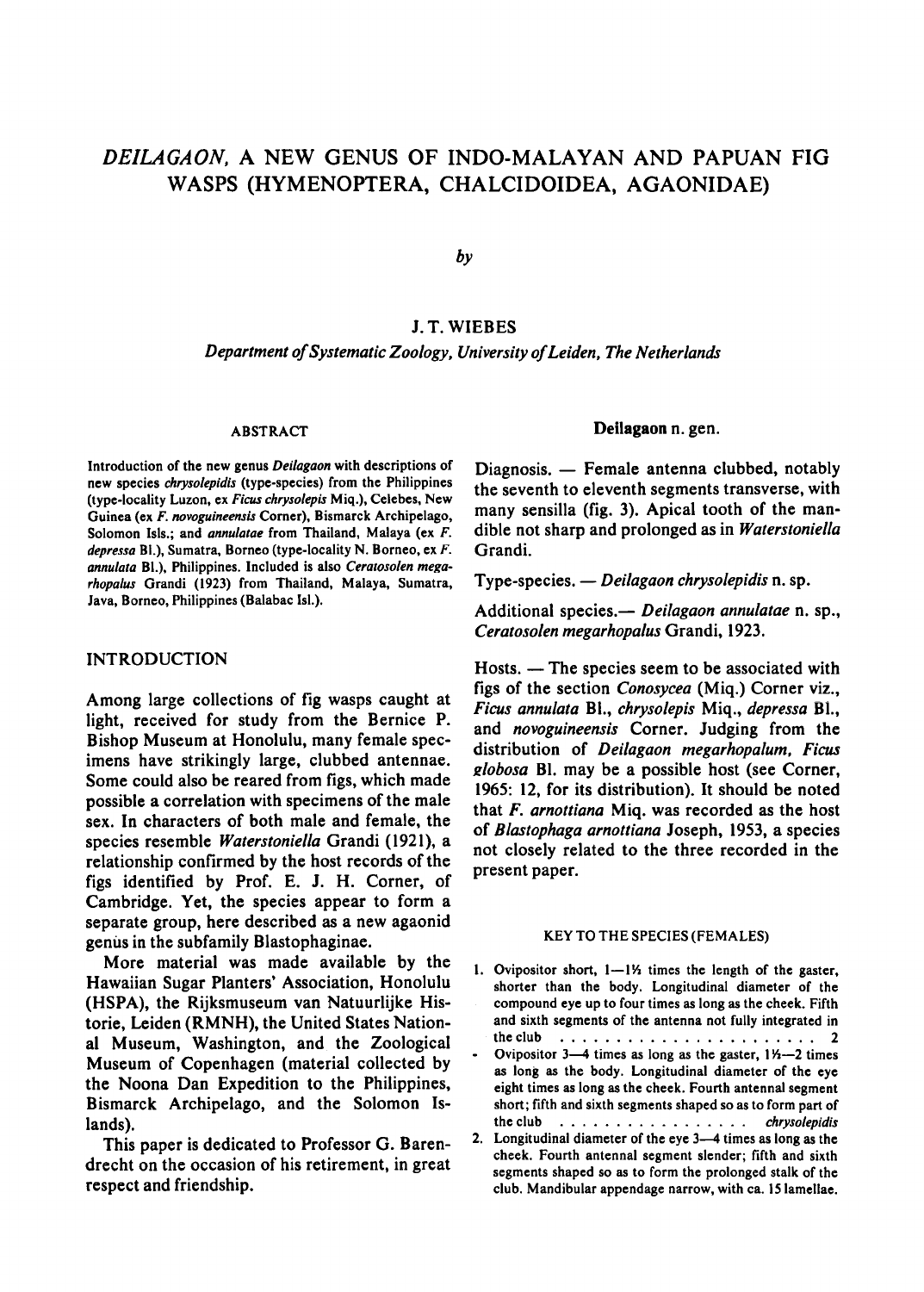Postmarginal vein of the fore wing only half as long as the stigmal annulatae Longitudinal diameter of the eye twice as long as the cheek. Fourth segment short; fifth and sixth segments shorter than in *annulatae*, the sixth a simple ring without sensilla. Mandibular appendage wide, with up to nine transverse lamellae. Postmarginal vein almost three times the length of the stigmal  $\ldots$ ,  $\ldots$ ,  $\ldots$  megarhopalum

Deilagaon chrysolepidis n. sp.  $(Figs. 1 - 25)$ 

Type-material. - Series  $99, 33$ , Philippines, Luzon, Laguna, Mt. Banahao, <sup>900</sup> m, 8.XI. 1964, leg. J. T. Wiebes, ex Ficus chrysolepis Miq. (J. V. Pancho no. 4170, det. E. J. H. Corner) (RMNH 759, holotype  $9$  and paratypes  $9 \leq \pi$  slidemounted).

Female. — Head (fig. 4) shorter than wide across the compound eyes  $(11:13)$ ; the longitudinal diameter of the eye about eight times as long as the cheek. Two large lateral ocelli, the median one atrophied. Antenna (figs. 3, 9) elevensegmented; the scape relatively slender, three times as long as wide; the pedicel one-quarter of the length of the scape; the appendage of the third segment very sharply pointed, reaching beyond the apex of the fifth segment; the fourth segment short, as long as the pedicel; the fifth to eleventh segments shaped so as to form <sup>a</sup> large club, each with one or two apical rows of many sensilla (especially on segments 6—10): there are distinct differences with the antenna of D. megarhopalum, the sixth segment of which is small, as if interrupting the club and bears few or no sensilla. Trophi (figs. 1—2): the mandible has two teeth, one gland, and about ten vague ventral lamellae; the appendage with seven lamellae, drawn out medially; the labium with two apical setae, the maxillae with <sup>a</sup> large number of lateral setae.

Thorax without pollen pockets, the mesosternum with many small setae. The dorsal sclerites much as in Grandi's figure of D. megarhopalum (Grandi, 1924: fig. vii, 1), but the pronotum without the concentration of setae along the midline. Wings (fig. 12): fore wing  $(5:2)$ , 1.7 mm long; the submarginal and marginal (the two combined), stigmal, and postmarginal veins approximately in ratio 17:2:3; distinct venae spuriae radiate from the stigma. Hind wing  $(4:1)$ , 0.9 mm long. Fore leg (fig. 8): the dorsal armature of the tibia consisting of three teeth,

two of which are antiaxial in position, while the axial one is small and not very prominent; the tarsal segments approximately in ratio  $10:4:3:3:7$ . Mid leg: the tarsal segments approximately in ratio  $7:3:3:2:4$ . Hind leg (figs. 10—11): the spines on the axial surface of the tibia are sharp, not peg-like, and the ventral spurs are relatively short; the axial spur has two teeth of equal length (the dorsal part spatulate, the ventral sharp), while the antiaxial spur also has two, normal teeth; the tarsal segments approximately in ratio  $9:4:4:3:4$ , with ventral spines and a heavy plantar fringe.

Gaster. The hypopygium (fig. 5) rather blunt, with small warts in between the arms of the V. Spiracular peritreme of eighth urotergite, fig. 6; pygostyle, fig. 7. Ovipositor four times as long as the gaster.

Length (head, thorax, and gaster), ca. <sup>3</sup> mm. Colour yellowish.

Male (fig. 21).  $-$  Head (fig. 19) subcircular in outline; small eyes are situated laterally, in the frontal quarter of the head capsule. Antennae situated in <sup>a</sup> common groove; the scape (fig. 13) of approximately the same length as the club, the pedicel not quite half as long, the single anulus very short. Mandible(fig. 24) bidentate, with one gland; other mouthparts atrophied.

Thorax (fig. 19): the pronotum very long, with hyaline borders laterad of the longitudinal grooves for the reception of the dorsal edge of the fore femora(see fig. 21); the posterior sclerite two-thirds of the length of the pronotum; the propodeum differentiated from the anterior part of the posterior sclerite by a dark, sinuate line; the spiracular peritremata rather large. Fore leg with a very large femur, and <sup>a</sup> short, plate-like coxa; the tibia (fig. 14) armed with five antiaxial teeth i.e., two dorsad and three ventrad of the insertion of the two-segmented tarsus (4 : 3), with stout setae and spines. Mid leg (fig. 20) slender, not visible in lateral view of the male, its trochanter, femur, tibia, and tarsus approximately in ratio  $6:5:4:3$ , the tarsus with two slender claws. Hind leg (fig. 23): the tibia with an antiaxial crest of two apical teeth, a tooth in the dorsal angle, and <sup>a</sup> bicuspidate ventral tooth (fig. 22); the three tarsal segments approximately in ratio 8:4:7, with ventral spines.

Gaster. The first two gastral sternites more heavily sclerotized than usual. Genitalia simple.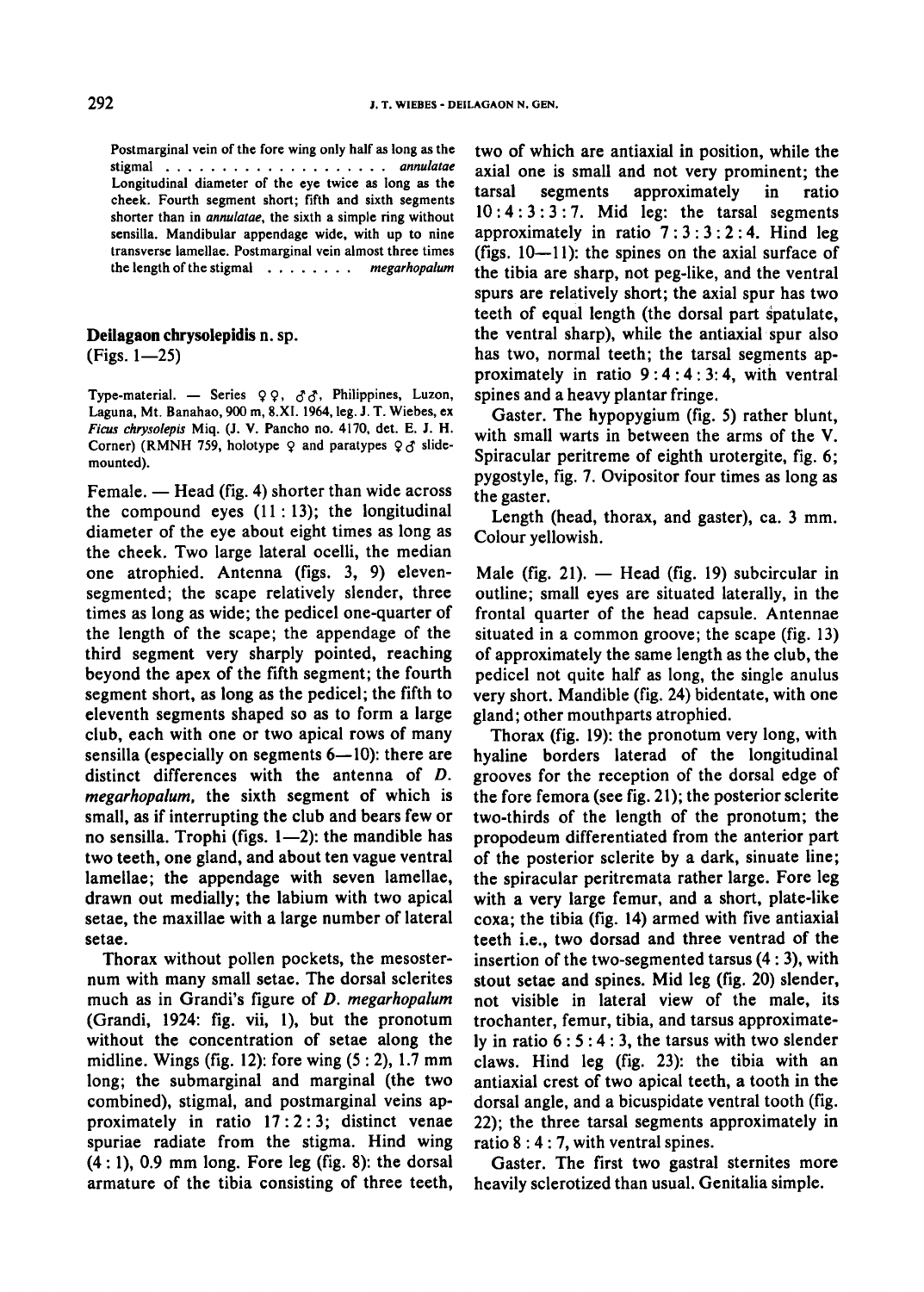

Figs. 1—14. Deilagaon chrysolepidis n. sp. (1—12, female holotype; 13—14, male): I, mandible; 2, maxillo-labial complex, oblique ventral; 3, antenna, antiaxial;4, head;5, hypopygium;6, spiracular peritreme ofeighth urotergite, outline; 7, pygostyle; 8, fore tibia and metatarsus, axial; 9, detail of antenna, axial; 10, apex of hind tibia, antiaxial; 11, hind tibia and metatarsus, axial; 12, wings (pubescence of membrane omitted); 13, left antenna, dorsal; 14, fore tibia and tarsus, antiaxial. Figs. 1, 2, 6, 7,  $\times$  335; 3, 8-11,  $\times$  200; 4-5,  $\times$  135; 12,  $\times$  55; 13-14,  $\times$  280.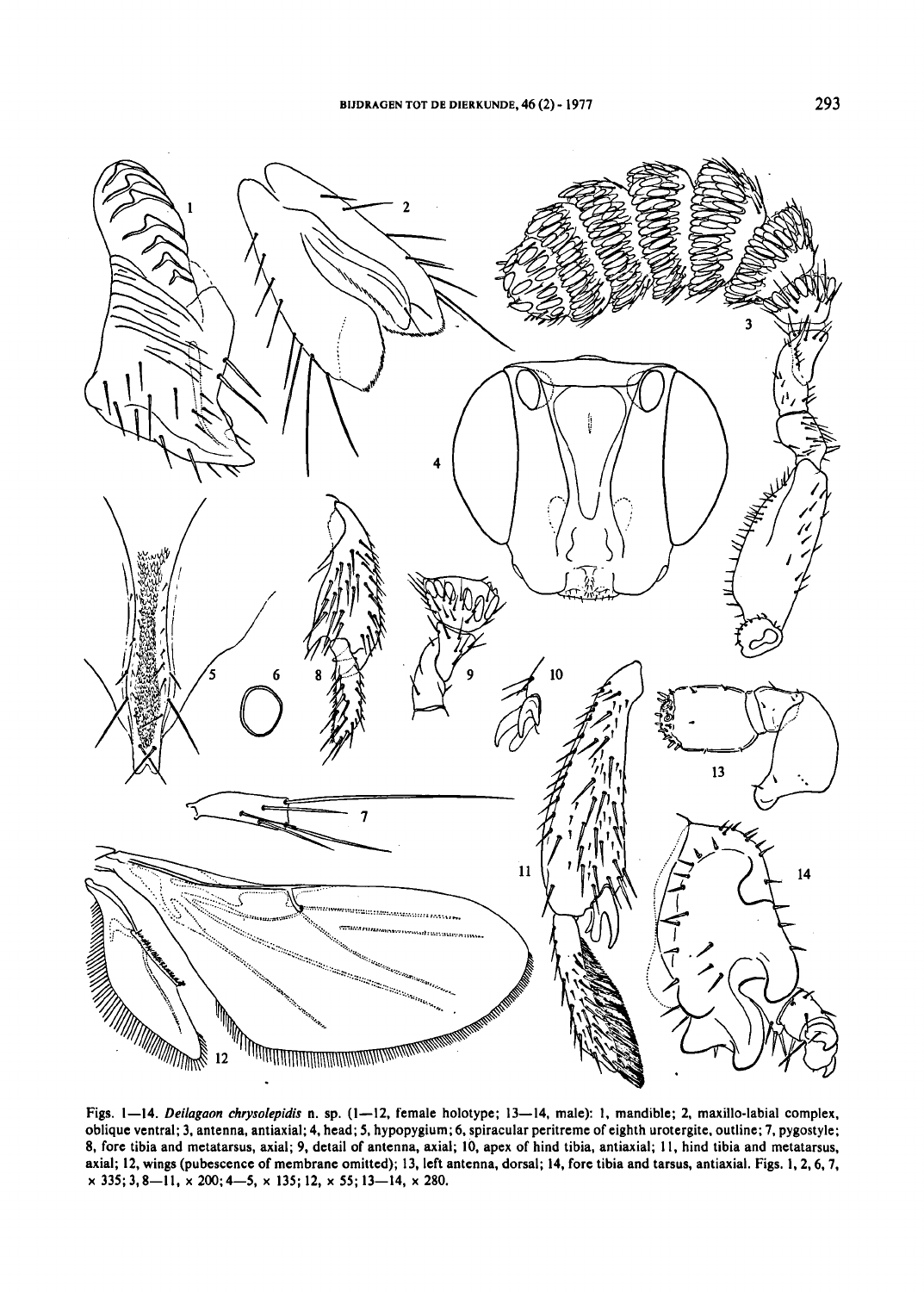Length (head and thorax), ca. 1.0 mm. Colour light brown.

Distribution. — The map (fig. 25) contains a survey of the localities where light catches were made; apart from the type sample, the following samples were reared from figs:

Series 9 9. <3S< Philippines, Luzon, Laguna, Mt. Makiling, leg. F. X. Williams, ex Ficus longipedunculata: 31.V.1921 ( 6  $99, 25 \text{ } \text{ } \text{ } 66$ ), 1-2.VI.1921 (1 9), 23-24.VI.1921 (series  $99,$  $c_1$ <sup>2</sup>, 10 of each in RMNH 2489), 24.VI.1921 (series 99,  $\partial \partial$ , 12.11.1922(12 99, 13  $\partial \partial$ )(all HSPA).

Series 99,  $33$ , Philippines, Luzon, Quezon, National Park Atimonan, 350 m, 23.XII.1964, leg. J. T. Wiebes, ex Ficus chrysolepis Miq.(J. V. Pancho nos.4228,4233, det. E. J. H. Corner) (RMNH 760,761).

One  $\varphi$ , series  $\partial \partial$ , New Guinea (Northeast), Morobe dist., Morobe, leg. E. J. H. Corner, ex Ficus novoguineensis Corner (New Guinea Field no. 15626, det. Corner) (RMNH 2463).

Remarks. — There is <sup>a</sup> great variation in the size and shape of the axial spur of the female hind tibia, in some instances even between specimens reared from one and the same fig. Some of the variations found in the Philippines are illustrated in figs. 15—17; the shorter spurs seem to occur in specimens with the longer ovipositors. The specimens from New Guinea and adjacent isles are characterized by quite heavy spurs (fig. 18), while the ovipositor is as short as in the short-spurred Philippine specimens. The few females studied from the Solomons have short spurs, and the ovipositor is rather short  $(1\frac{1}{2})$  times the length of the body); these specimens are rather large.

<sup>I</sup> postpone a taxonomical distinction on this variation until new samples, preferably reared from figs, and properly prepared <sup>1</sup> ), will be available for study. One sample was reared from F. novoguineensis Corner (1961: 84—85; "forsan F. chrysolepidis varietas ..."); it contains mainly males indistinguishable from those from the Philippines. Ficus longepedunculata (Merr.) Elm. is the same as F. chrysolepis Miq. (Corner, 1965: 12).

#### Deilagaon annulatae n. sp. (Figs. 25—38)

Type-material. — Series 99, 88, North Borneo, Poreng village, <sup>1800</sup> ft., 9.VI.1961, leg. E. J. H. Corner, ex Ficus annulata Bl. (det. Corner) (RMNH 655, holotype  $Q$  and paratypes  $9 \leq \delta$  slide-mounted).

') The specimens collected at light are dried, and full of lepidopterous scales.

Female. — Head (fig. 26) slightly shorter than wide across the compound eyes (14:15); the longitudinal diameter of the eye three to four times as long as the cheek. Two large ocelli, the median one atrophied. Antenna(fig. 36) elevensegmented; the scape rather robust, twice as long as wide and 3'A times as long as the pedicel, with a row of long setae along the anterior margin; the appendage of the third segment robust, blunt, not nearly reaching the apex of the fourth segment; the fourth segment slender, its length  $2\frac{1}{2}$  times its apical width, about twice as long as the pedicel; the fifth and sixth segments shaped so as to form the prolonged stalk of the clubbed antenna, the club being formed by the seventh to eleventh segments; the club segments have many sensilla on the antiaxial surface, but only three to six on the axial one, while the fifth and sixth segments bear two sensilla on either surface. Trophi (figs. 27—28): the apical tooth of the mandible acute, the subapical rounded; one gland; about ten ventral lamellae; the appendage with ca. <sup>15</sup> ventral lamellae, most of which are produced ventrally; the labium with one apical seta, the maxillae with a lateral row, and three long subapicals.

Thorax without pollen pockets; the fore wing (3 : 1), 1.8 mm long, its submarginal and marginal (the two combined), stigmal, and postmarginal veins approximately in ratio 14:2:1; the membrane with dense microtrichia; venae spuriae not always distinct. Hind wing  $(5:1)$ , 1 mm long. Legs much like those of D. chrysolepidis (figs. 8, 10—11); the fore tarsi approximately in ratio 18:8:8:7: 13; mid tarsi, 10:8:7:5: 11. Hind leg: the axial tibial spur rather long and slender, the antiaxial more robust and bidentate; the tarsal segments approximately in ratio  $20:10:9:6:10$ , with a plantar fringe and axial spines.

Gaster. The hypopygium (fig. 30) more acute than that of D. chrysolepidis, without warts, not distinguishable from that of D. megarhopalum. Spiracular peritreme of eighth urotergite, fig. 31; pygostyle, fig. 32. Ovipositor  $1\frac{1}{2}$  times as long as the gaster.

Length (head, thorax, and gaster), ca. <sup>2</sup> mm. Colour yellowish, the head somewhat darker.

Male. — Head (fig. 34) almost as wide as long (15 : 16); eyes atrophied. Antennae in <sup>a</sup> common groove; the scape (fig. 37) long and robust, with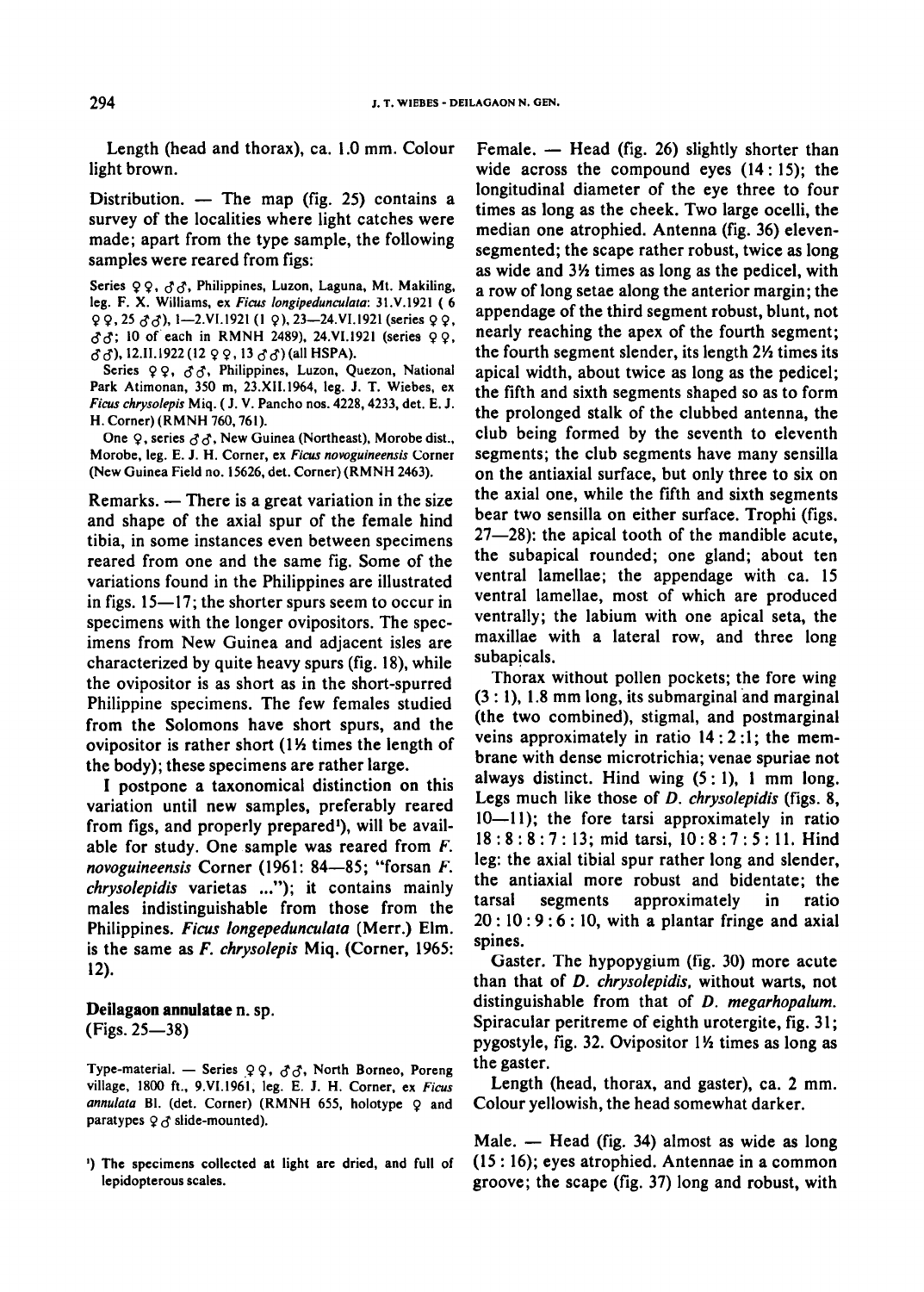

Figs. 15—24. Deilagaon chrysolepidis n. sp. (15—18, female; 19—24, male): 15—18, hind tibia in axial view, of specimens from: Luzon (15, Mt. Banahao; 16, Mt. Makiling), Palawan (17, Pinigisan), and New Guinea (18, Hollandia); 19, head and thorax; 20, mid leg, axial; 21, male in lateral view; 22, detail of hind leg, axial; 23, hind tibia and tarsus, antiaxial; 24, mandible, ventral. Figs. 15—18,20, 22—24, x 280; 19,21, x 85.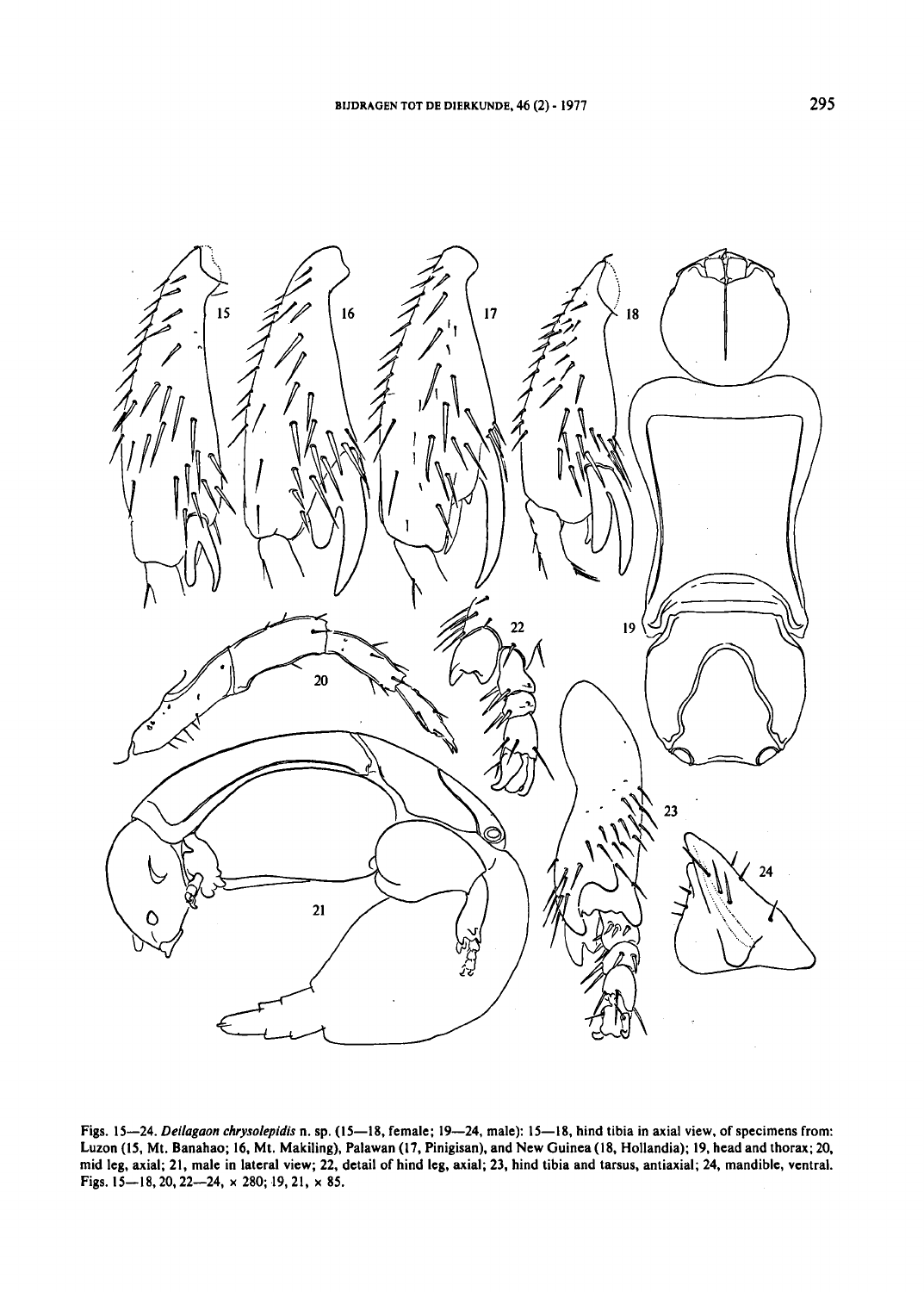

Fig. 25. Approximate localities of the specimens of Deilagaon.

antiaxial setae; the pedicel two to three times as long as the third and fourth segments combined, large, with distal sensilla. Mandible (fig. 33) bidentate, with two glands; the other mouthparts atrophied.

Thorax (fig. 35): the pronotum large, wider than long  $(5:4)$ ; the mesonotum and metanotum forming one sclerite (their boundary visible as lateral dark lines), and also incompletely fused with the propodeum; the spiracular peritremata small, subcircular. Fore leg (fig. 29) robust, the tibia with many setae; its apical armature consisting of four large teeth; the four tarsal segments approximately in ratio  $3:1:1:2$ . Mid leg rather slender, the tarsal ratio approximately as  $2:1:1:1:2$ . Hind leg (fig. 38): the tibia with an antiaxial crest of two apical teeth, a slender tooth at the dorsal angle, and a bicuspidate ventral tooth; the five tarsal segments approximately in ratio  $7:2:2:2:5$ , with ventral cones.

Gaster. Genitalia simple.

Length (head and thorax), ca. <sup>1</sup> mm. Colour uniform yellowish.

Distribution. — The localities are indicated on the map (fig. 25). Apart from the type lot, one other sample was reared from a fig, viz.:

One 9, Malaya, Selangor, Sungei Tingii, leg. E. J. H. Corner, ex Ficus depressa Bl. (Singapore Field no. 34141, det. Corner) (RMNH 374).

Remarks. — Although in the description refer ence is made to some figures of D. chrysolepidis for comparison, the species is closer to D. megarhopalum (see Grandi, 1924, figs, vi—vii). It is easily distinguished by the larger eyes, the long row of setae on the scape, the slender fourth segment of the antenna, the larger number of (ventrally produced) lamellae on the narrow mandibular appendage, and the short postmarginal vein: these are all characters of the female, the male of D. megarhopalum being unknown.

The male of D. annulatae is much more robust than that of D. chrysolepidis, it is blind, the antenna has more segments, the fore tibia is quite normal, and the mid and hind tarsi are pentamerous as against respectively much reduced, and trimerous, in D. chrysolepidis.

Some localities seem to be outside the distributional area of the host fig as given by Corner (Ficus annulata; Corner, 1965: 12), and one sample was collected from the sycones of another species of fig, viz., F. depressa (see Corner, 1970: 543, 640, for the identification of Singapore Field no. 34141). In another group of fig wasps, too, one species of wasp was recorded from the same samples of F. annulata and F. depressa (Eujacobsonia mirabilis Grandi, 1923; Wiebes, 1967: 108-109).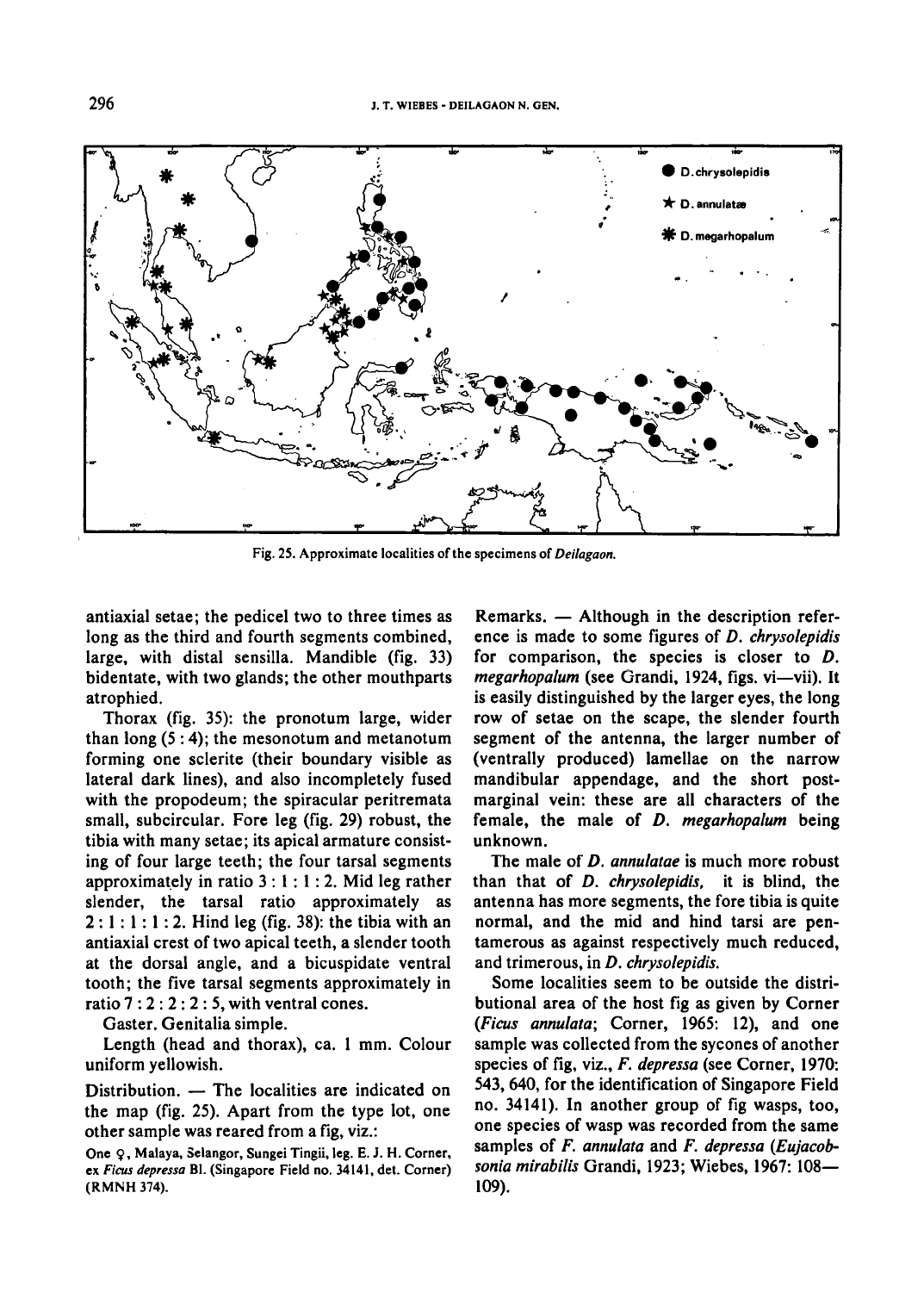

Figs. 26—38. Deilagaon annulatae n. sp. (26—28, 30—32, 36, female holotype; 29, 33—35, 37—38, male): 26, head; 27, mandible; 28, maxillo-labial complex, ventral; 29, fore tibia and tarsus, antiaxial; 30, hypopygium; 31, spiracular peritreme of eighth urotergite, outline; 32, pygostyle; 33, mandible, ventral; 34, head; 35, thorax; 36, detail of antenna, antiaxial; 37, left antenna, dorsal; 38, hind tibia and tarsus, antiaxial. Figs. 26, 30, x 140; 27—29,31—33,36—38, x 280; 34—35, x 85.